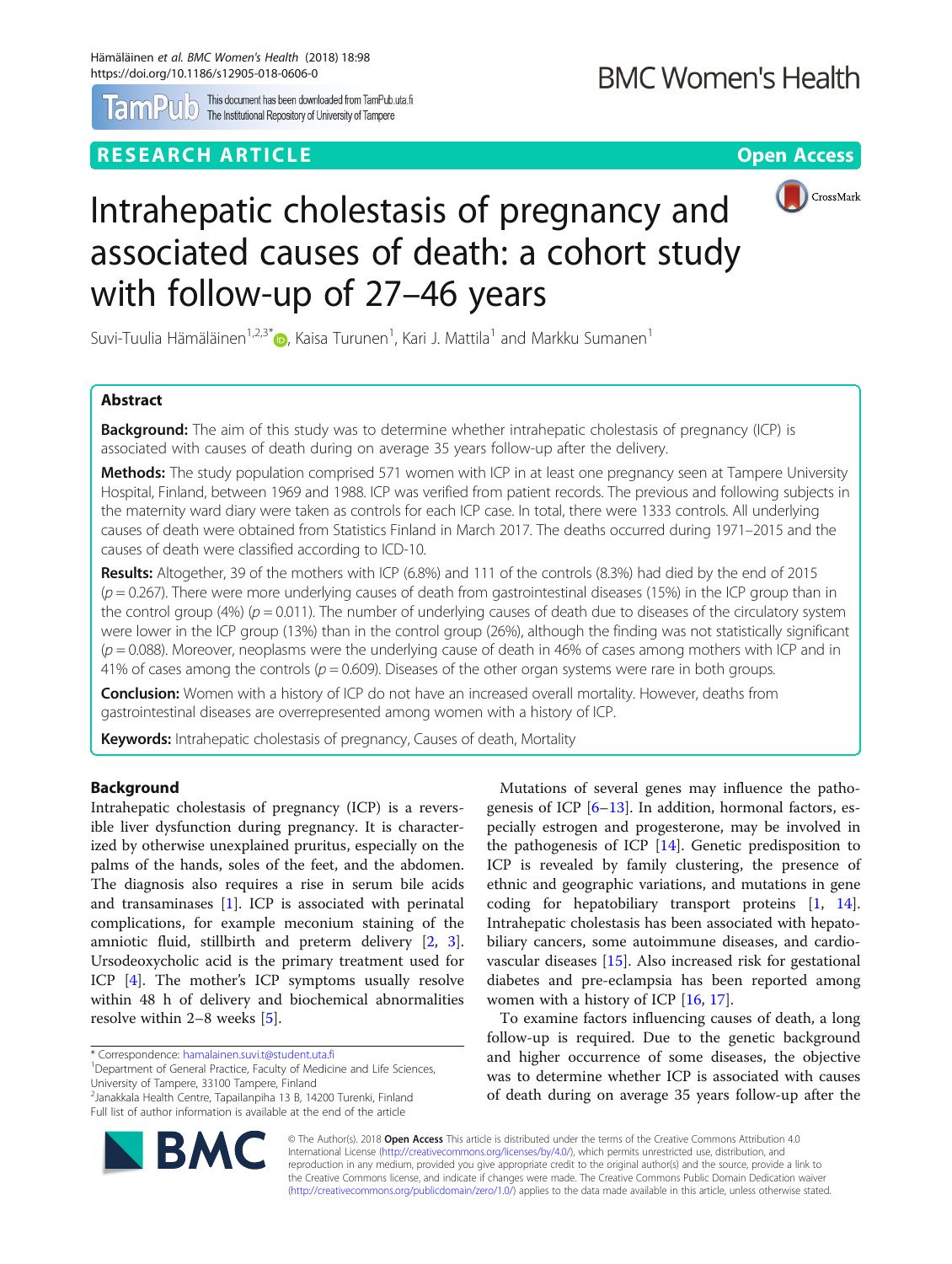delivery. To the authors' knowledge, this is the first study to investigate this association over such a long follow-up time.

# Methods

# Data source and study population

The study population comprised all ICP pregnancies at Tampere University Hospital (TUH) between 1969 and 1988. Patients with ICP were identified in the hospital discharge register using diagnosis codes. From 1969 to 1986, ICD-8 was used at TUH. Because ICD-8 did not include a precise code for ICP, we checked all the obstetric codes that might contain ICP: 637.9 Toxicosis NUD, 639.00 Pruritus, 639.01 Icterus gravis, 639.09 Necrosis acuta et subacuta hepatis, and 639.98 Aliae definitae. Thereafter, we checked the written diagnosis behind the code, and if it referred to ICP, we included the case for further selection. ICD-9 was used between 1987 and 1988, and it contained the appropriate codes 6467A Hepatosis gravidarum and 6467X Hepatopathia alia. The diagnosis was verified from each patient record with the presence of the main symptom of itching and abnormal laboratory test results. At least one of the following was required at that time at Tampere University Hospital:  $ASAT > 35$  U/l,  $ALAT > 40$  U/l, or bile acids 6  $\mu$ mol/l or more. The study population comprised 687 ICP deliveries.

The study population included some women with repeated ICP deliveries, and each of these women were studied as an individual case. The ICP group thus contained 575 women. Two controls for each ICP delivery were taken; these controls were the previous and the next subjects in the maternity ward diary. Altogether, there were 1374 controls. The groups were comparable regarding age, educational level, and body mass index [[18\]](#page-4-0). Four women were ruled out from the ICP cases because of a missing personal identity code, as were 41 women from the controls. The final cohort comprised 571 women with ICP and 1333 controls. The groups were comparable regarding the participants' age at labour, age at death, and age of those living at the end of 2015 (Table 1).

For the deceased in the cohort, we obtained the underlying causes of their death from 1971 to 2015 from Statistics Finland. The coverage of the underlying cause of death statistics is practically 100% [[19](#page-4-0)]. The follow-up

time of the cohort's mothers was 27–46 years. The causes of death were classified using ICD-10 [[20\]](#page-4-0), and the older ICD-8 and ICD-9 codes were changed to the corresponding ICD-10 codes.

## Statistical analysis

The data were analysed using SPSS for Windows, version 22.0. The results are presented as frequencies and percentages. From cross tabulation, p-values were calculated using the Chi-squared test, and values of 0.05 or lower were considered statistically significant. Binary logistic regression analysis was performed to obtain odds ratio (OR) and 95% confidence intervals (CI). The dependent variable was "ICP or not".

## Results

Altogether, 39 of the mothers with ICP (6.8%) and 111 of the controls (8.3%) had died by the end of 2015 ( $p =$ 0.267). The underlying causes of death are presented in Table [2](#page-2-0). Each deceased has one underlying cause of death.

The most common underlying causes of death were neoplasms, 46% of cases among mothers with ICP and in 41% of cases among the controls  $(p = 0.609)$ . There were no hepatobiliary neoplasms in the ICP group and only one in the control group. Malignant neoplasms of digestive system were the underlying causes of death in 28% ( $n = 5$ ) of ICP women and in 26% ( $n = 12$ ) of controls ( $p = 0.890$ ). In the ICP group the malignant neoplasms were colon  $(n = 2)$ , small intestine  $(n = 1)$  and stomach  $(n = 2)$  cancers. Respectively, malignant neoplasms in the control group were pancreas  $(n = 3)$ , ampulla of Vater  $(n = 1)$ , colon  $(n = 6)$  and stomach  $(n = 2)$  cancers.

Diseases of the circulatory system were the underlying cause of death in 13% of cases among mothers with ICP and in 26% of cases among the controls ( $p = 0.088$ ). Diseases of the circulatory system were the second common underlying cause of death among the controls.

Diseases of the digestive system were more often the underlying cause of death in the ICP group than in the control group (15% vs. 4%,  $p = 0.011$ ). The risk to have a gastrointestinal cause of death was nearly 5-fold in ICP group compared to controls (OR =  $4.85$ , 95% CI 1.29– 18.18). Diseases of the digestive system were the second common underlying cause of death among mothers with

**Table 1** Median ages of patients at labour, at death, and those still living at the end of 2015

| $\tilde{\phantom{a}}$     | Mothers with ICP |      |               | Controls |      |               |  |
|---------------------------|------------------|------|---------------|----------|------|---------------|--|
|                           |                  | age  | age range     |          | age  | age range     |  |
| At labour                 | 571              | 27.6 | $16.9 - 41.1$ | 1333     | 27.1 | $15.0 - 46.4$ |  |
| At death                  | 39               | 56.7 | $34.1 - 78.5$ | 111      | 55.9 | $28.1 - 83.8$ |  |
| Living at the end of 2015 | 532              | 63.7 | 48.0-80.8     | 1222     | 63.3 | $46.3 - 85.0$ |  |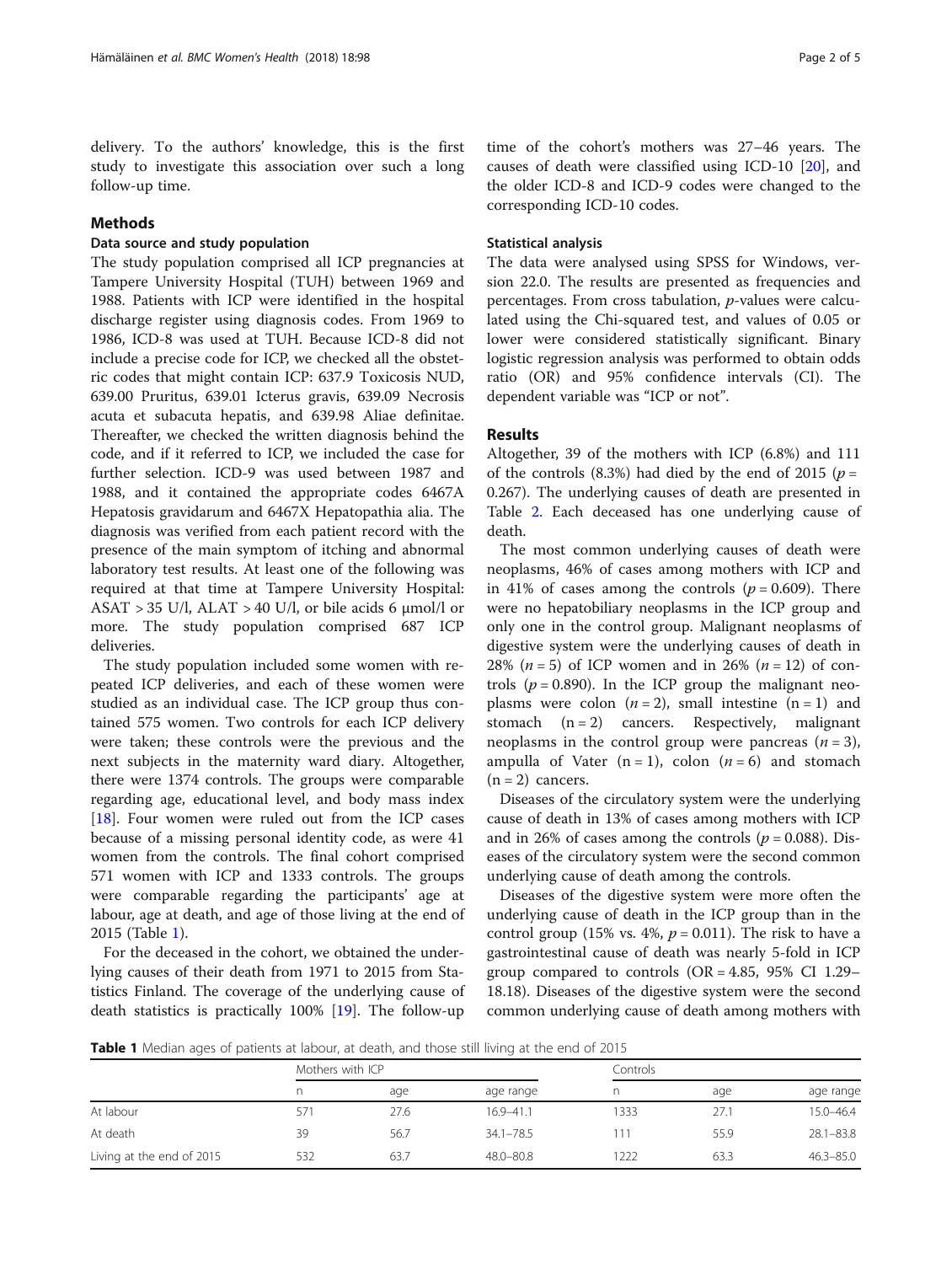| Underlying cause of death<br>$(ICD-10)$                                                                                         | Mothers with ICP<br>$n = 39$ |               | Controls<br>$n = 111$ |    | Difference |            |
|---------------------------------------------------------------------------------------------------------------------------------|------------------------------|---------------|-----------------------|----|------------|------------|
|                                                                                                                                 | n                            | $\frac{0}{0}$ | n                     | %  | % units    | $p$ -value |
| Neoplasms (C00-D48)                                                                                                             | 18                           | 46            | 46                    | 41 |            | 0.609      |
| Diseases of the digestive system (K00-K93)                                                                                      | 6                            | 15            | $\overline{4}$        | 4  |            | 0.011      |
| External causes of morbidity and mortality, injury, poisoning<br>and certain consequences of external causes (V01-Y98, S00-T98) |                              | 13            | 17                    | 15 | $-2$       | 0.705      |
| Diseases of the circulatory system (I00-I99)                                                                                    |                              | 13            | 29                    | 26 | $-13$      | 0.088      |
| Endocrine, nutritional and metabolic diseases (E00–E90)                                                                         |                              |               | 5                     | 5  | $\Omega$   | 0.874      |
| Diseases of the nervous system (G00-G99)                                                                                        |                              | 5             | 5                     | 5  | $\Omega$   | 0.874      |
| Diseases of the musculoskeletal system and connective tissue (M00-M99)                                                          |                              | ξ             |                       |    | 2          | 0.420      |
| Diseases of the respiratory system (J00-J99)                                                                                    |                              | $\Omega$      | 4                     | 4  | $-\Delta$  | 0.230      |

<span id="page-2-0"></span>Table 2 Underlying causes of death among women with and without a history of ICP

ICP. Within gastrointestinal diseases, hepatobiliary diseases were the underlying cause of death among 67%  $(n = 4)$  of ICP mothers and 75%  $(n = 3)$  of controls  $(p = 1)$ 0.778). Alcoholic liver diseases were found in four ICP mothers and in two controls and cirrhosis of liver in one control. Diseases of pancreas and alcohol-induced chronic pancreatitis were the underlying causes of death among two women with ICP. Gastro-oesophageal laceration-haemorrhage syndrome was the underlying cause of death in one control. In total, diseases of the digestive system and malignant neoplasms of the digestive system were the underlying causes of death in 28%  $(n = 11)$  of ICP women and 14%  $(n = 16)$  of controls  $(p = 0.054)$ .

Diseases of the other organ systems were rare in both groups.

# Discussion

The main finding was that women with a history of ICP do not have an increased overall mortality. There were more deaths from gastrointestinal diseases in the ICP group than in the control group. Diseases of the circulatory system were twice as frequently the underlying cause of death in the control group than in the ICP group.

## Strengths and limitations

The data in our study were relevant and the methods were valid and reliable. One limitation of the study was the small number of death cases. Nevertheless, the follow-up time of this study was long, 27–46 years, comprising all ICP cases at TUH during the 1969–1988 period. A long follow-up time is required when investigating the causes of death of mothers. Although the follow-up time was long, the deaths represent those who died relatively young. Life expectancy of Finnish women at the age of 65 years was 21 years in 2014 [\[21](#page-4-0)]. The life expectancy of ICP mothers ( $n = 532$ ) living at the end of the follow-up in 2015 is over 20 years. An extended follow-up time would show whether causes of death are the same for the mothers who die older.

A weakness of the study is that the levels of bile acids and/or transaminases used for diagnosis of ICP were somewhat lower than more recent criteria. There is a possibility of existing liver disease at the time of ICP diagnosis. However, the diagnosis of ICP requires exclusion of other reasons and the diagnosis was made by an obstetrician.

#### Comparison with existing literature

It seems that the mothers with ICP die of cardiovascular diseases less frequently than expected and the controls more frequently than expected. The number of deaths from circulatory diseases seems to be lower in the ICP group, even though ICP has been associated with circulatory diseases [\[15\]](#page-4-0). On the other hand, women with ICP have reported less cardiac arrhythmia, high cholesterol, and high blood pressure requiring medication [\[22](#page-4-0)]. In 2015, diseases of the circulatory system were the underlying cause of nearly 38% of deaths among Finnish women over 15 years old  $[23]$  $[23]$  $[23]$ . In our study, diseases of the circulatory system were the underlying cause of death among 26% of the controls. Our cohort represents those who died younger, and the proportions of the causes of death might change if the cohort would be followed even longer. Although there were fewer deaths due to diseases of the circulatory system in the ICP group, it cannot be concluded that ICP protects from diseases of the circulatory system. ICP has been associated with gestational diabetes and pre-eclampsia [[16,](#page-4-0) [17\]](#page-4-0). Gestational diabetes increases risk of type 2 diabetes, hypertension and ischemic heart disease [\[24](#page-4-0)]. An increased risk in cardiovascular diseases have been associated with pre-eclampsia [\[25](#page-4-0)]. Nevertheless, the mortality to circulatory system diseases was not higher in our study.

Despite the rather small number of deaths, statistically significant differences were found. The findings may be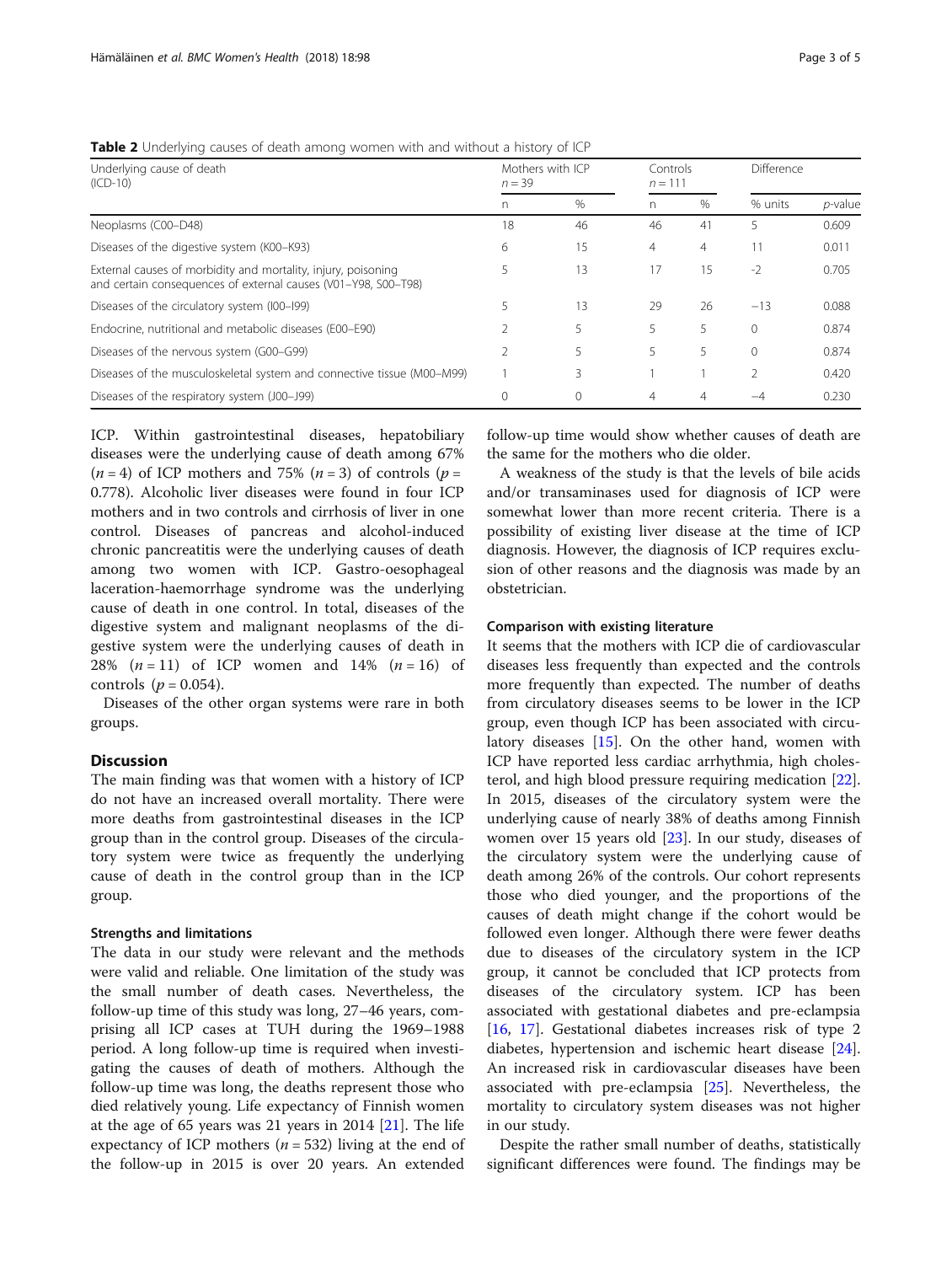<span id="page-3-0"></span>considered clinically relevant. Increased risk of hepatobiliary diseases has been reported among women who experience ICP [[15,](#page-4-0) [22,](#page-4-0) [26,](#page-4-0) [27\]](#page-4-0). The increased occurrence of hepatobiliary diseases may be reflected in the increase of deaths from gastrointestinal diseases among the ICP group.

Hepatobiliary neoplasms as underlying causes of death were not detected in this study among ICP mothers. Previously an association between ICP and liver cancer and biliary tree cancer has been reported [\[15](#page-4-0)]. Nevertheless, the incidence of these cancers has been found to be 0.1% so that the expected number of these rare cancers in our cohort is rather low. In this study, we did not investigate the incidence of different cancers but the underlying causes of death in the cohort.

Risk consumption of alcohol was not remarkably different among ICP mothers compared to controls in a questionnaire study of the same cohort [\[28\]](#page-4-0). According to a large Swedish study alcoholic cirrhosis was less likely to be diagnosed with women with ICP compared to controls [[27\]](#page-4-0). Alcohol consumption might have an effect on the underlying causes of death, particularly on hepatobiliary diseases. Women with a history of ICP have an increased risk of liver fibrosis and cirrhosis which might be caused by hepatitis C infection [\[24](#page-4-0)]. This finding may reflect on the increased risk of deaths from gastrointestinal diseases in ICP women.

Many genetic mutations have been found to be associated with ICP  $[6-13]$  $[6-13]$ . Our hypothesis is that ICP is a manifestation of a genetic background that exposes the individual to certain diseases and causes of death.

## Conclusion

Women with a history of ICP do not have an increased overall mortality. However, gastrointestinal diseases are overrepresented in the underlying causes of death among women with a history of ICP. This is the first study to examine the association between ICP and underlying causes of death over such a long follow-up time. An even longer follow-up time is required to investigate further the association between ICP and gastrointestinal causes of death. This would confirm whether the phenomenon found in our study continues among those who die older.

#### Acknowledgements

We thank the National Institute for Health and Welfare in Finland for permission to use the registry data.

#### Funding

Tampere University Hospital District's Centre for General Practice funded the payments to the National Institute for Health and Welfare in Finland. The Competitive State Research Financing of the Expert Responsibility Area of Tampere University Hospital funded the submission fees. The funding has no role in design of the study and collection, analysis or interpretation of data or in writing the manuscript.

#### Availability of data and materials

This study includes the subjects' personal information which are given to authors with a permission of the National Institute for Health and Welfare in Finland. The authors are not permitted to share the data.

#### Authors' contributions

STH, KT, KJM and MS have participated in the design of the study, interpretation of data and drafting of the manuscript. STH and KT have additionally participated in data collection. All authors have read and approved the manuscript to be published.

#### Ethics approval and consent to participate

The study has approvals from the Regional Ethics Committee of Tampere University Hospital (R02149) and from the National Institute for Health and Welfare in Finland (THL/1051/5.05.00/2014). The patients' consent was not required for this registry study.

#### Competing interests

The authors declare that they have no competing interests.

#### Publisher's Note

Springer Nature remains neutral with regard to jurisdictional claims in published maps and institutional affiliations.

#### Author details

<sup>1</sup>Department of General Practice, Faculty of Medicine and Life Sciences, University of Tampere, 33100 Tampere, Finland. <sup>2</sup> Janakkala Health Centre Tapailanpiha 13 B, 14200 Turenki, Finland. <sup>3</sup>Science Center, Tampere University Hospital, 33521 Tampere, Finland.

#### Received: 20 July 2017 Accepted: 8 June 2018 Published online: 19 June 2018

#### References

- 1. Williamson C, Geenes V. Intrahepatic cholestasis of pregnancy. Obstet Gynecol. 2014;124:120–33.
- 2. Kawakita T, Parikh LI, Ramsey PS, Huang CC, Zeymo A, Fernandez M, et al. Predictors of adverse neonatal outcomes in intrahepatic cholestasis of pregnancy. Am J Obstet Gynecol. 2015;213:570.e1–8.
- 3. Alsulyman OM, Ouzounian JG, Ames-Castro M, Goodwin TM. Intrahepatic cholestasis of pregnancy: perinatal outcome associated with expectant management. Am J Obstet Gynecol. 1996;175:957–60.
- 4. Marschall HU. Management of intrahepatic cholestasis of pregnancy. Expert Rev Gastroenterol Hepatol. 2015;9:1273–9.
- 5. Geenes V, Williamson C. Intrahepatic cholestasis of pregnancy. World J Gastroenterol. 2009;15:2049–66.
- 6. de Vree JM, Jacquemin E, Sturm E, Cresteil D, Bosma PJ, Aten J, et al. Mutations in the MDR3 gene cause progres-sive familial intrahepatic cholestasis. Proc Natl Acad Sci U S A. 1998;95:282–7.
- 7. Jacquemin E, Cresteil D, Manouvrier S, Boute O, Hadchouel M. Heterozygous non-sense mutation of the MDR3 gene in familial intrahepatic cholestasis of pregnancy. Lancet. 1999;353:210–1.
- 8. Dixon PH, Weerasekera N, Linton KJ, Donaldson O, Chambers J, Egginton E, Weaver J, Nelson-Piercy C, de Swiet M, Warnes G, Elias E, Higgings CF, Johnston DG, McCarthy MI, Williamson C. Heterozygous MDR3 missense mutation associated with intrahepatic cholestasis of pregnancy: evidence for a defect in protein traffi cking. Hum Mol Genet. 2000;9:1209–17.
- 9. Dixon PH, Wadsworth CA, Chambers J, Donnelly J, Cooley S, Buckley R, Mannino R, Jarvis S, Syngelaki A, Geenes V, Paul P, Sothinathan M, Kubitz R, Lammert F, Tribe RM, Ch'ng CL, Marschall HU, Glantz A, Khan SA, Nicolaides K, Whittaker J, Geary M, Williamson C. A comprehensive analysis of common genetic variation around six candidate loci for intrahepatic cholestasis of pregnancy. Am J Gastroenterol. 2014;109:76–84.
- 10. Dixon PH, Sambrotta M, Chambers J, Taylor-Harris P, Syngelaki A, Nicolaides K, Knisely AS, Thompson RJ, Williamson C. An expanded role for heterozygous mutations of ABCB4, ABCB11, ATP8B1, ABCC2 and TJP2 in intrahepatic cholestasis of pregnancy. Sci Rep. 2017;7:11823.
- 11. Pauli-Magnus C, Lang T, Meier Y, Zodan-Marin T, Jung D, Brey-mann C, et al. Sequence analysis of bile salt export pump (ABCB11) and multidrug resistance p-glycoprotein 3 (ABCB4,MDR3) in patients with intrahepatic cholestasis of pregnancy. Pharmacogenetics. 2004;14:91–102.